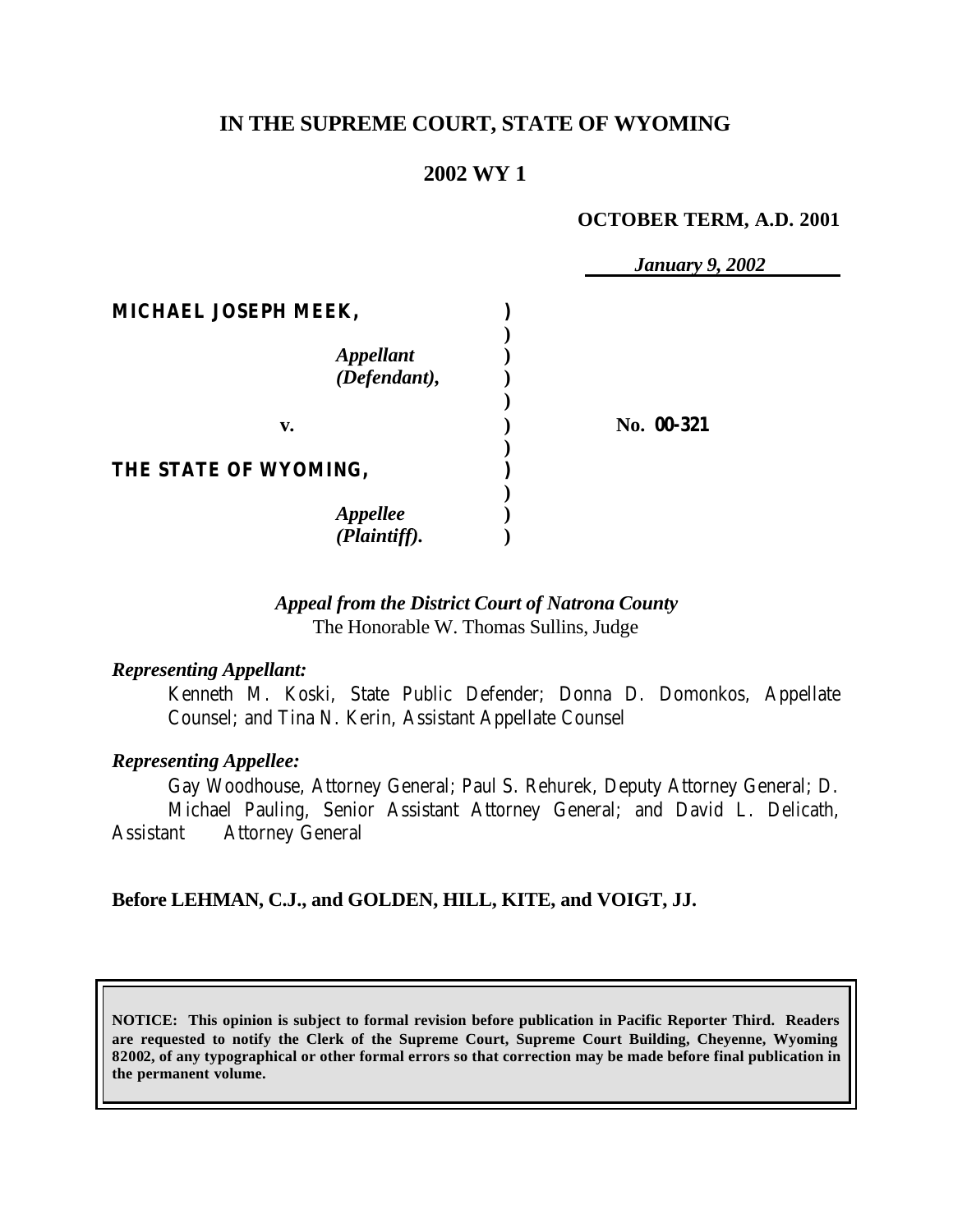KITE, Justice.

[¶1] Michael Meek was convicted on two counts of possessing a controlled substance in violation of Wyo. Stat. Ann. § 35-7-1031 (LEXIS 1999). He appeals contending an NCIC report was an inadequate basis for a reasonable suspicion to allow an investigatory stop and consequently the subsequent search of his vehicle was unlawful, he was not appropriately advised of his *Miranda* rights, and the trial court improperly allowed the information to be amended on the day of trial to allege he possessed cocaine instead of methamphetamine. We affirm.

#### **ISSUES**

[¶2] Mr. Meek presents these issues for our review:

I. Did the trial court err in failing to suppress evidence based on the illegal stop of the vehicle Appellant was driving, and obtained in violation of Appellant's state and federal constitutional rights?

III. Did the trial court err in failing to suppress evidence based on the failure to provide *Miranda* warnings to Appellant?

III. Did the trial court err in allowing an amendment of the information the morning of trial?

The state phrases the issues as:

I. Did the trial court correctly find that the investigatory stop, and subsequent search, of the vehicle Appellant was driving were lawful?

II. Did the trial court correctly find that Appellant received appropriate *Miranda* warnings?

III. Did the trial court correctly find that Appellant was not prejudiced by an amendment of the information immediately before his trial?

### **FACTS**

[¶3] On September 16, 1999, Chris Walsh, a sergeant with the Casper Police Department, drove into the parking lot of a Casper convenience store and observed Mr. Meek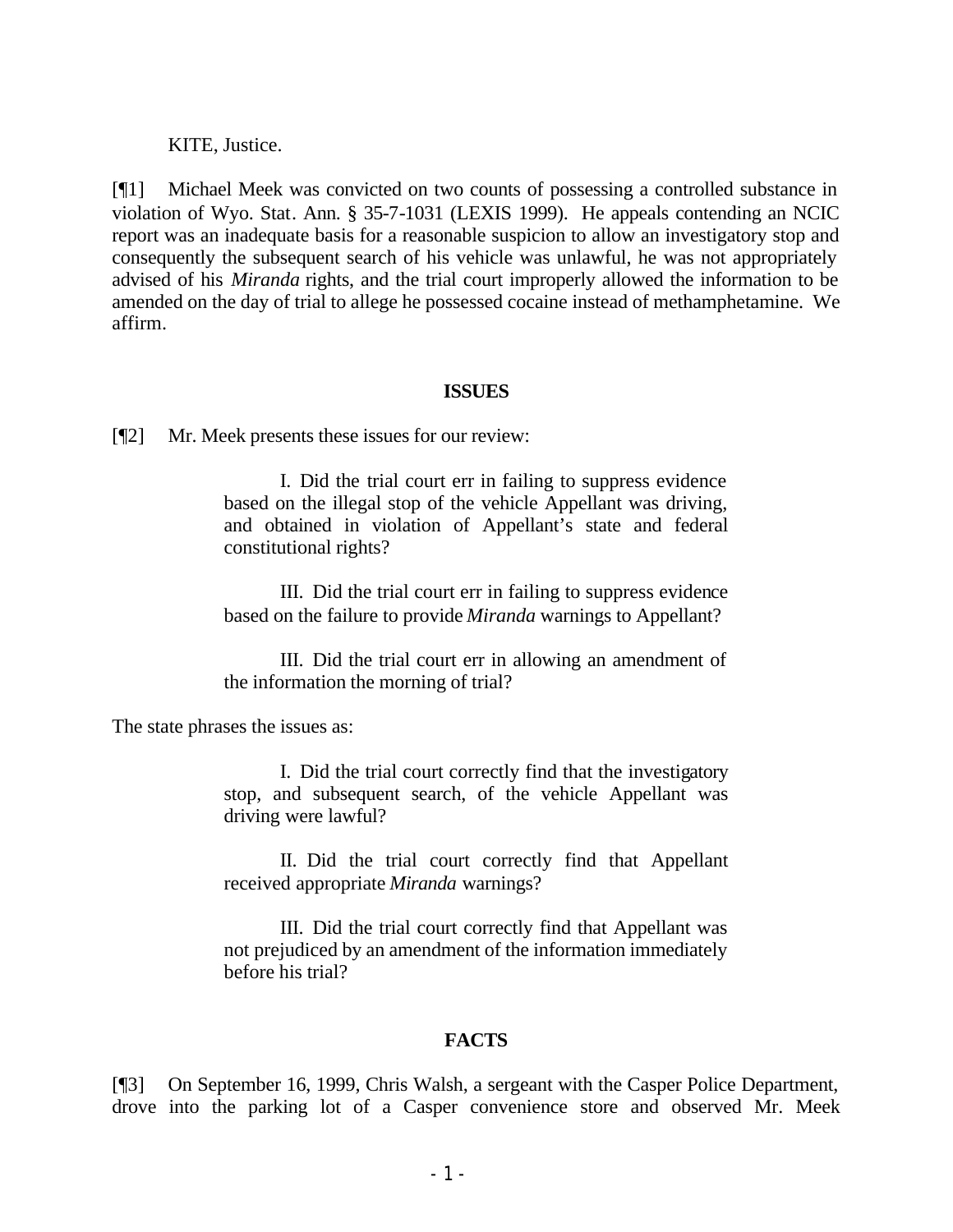simultaneously drive in, exit his vehicle, and walk toward the store.<sup>1</sup> Sergeant Walsh concluded Mr. Meek was acting suspiciously when he "very obviously became nervous at my presence [and] jerked his head away to look away from me and then walked into the store." Sergeant Walsh also went into the store but could not see Mr. Meek. After about five minutes, the officer returned to his vehicle and ran an NCIC check on the license plate of the vehicle Mr. Meek was driving. The report revealed the vehicle was stolen. Sergeant Walsh called for back up assistance, drove down the street, pulled over, and waited for Mr. Meek to reappear. Sergeant Walsh stopped Mr. Meek as he drove out of the parking lot. He ordered Mr. Meek and the passenger, Karen Schlitt, out of the vehicle and obtained their identifications. A check of Mr. Meek's driver's license revealed it was suspended. He was subsequently arrested for driving under a suspended license and placed in the back seat of a patrol vehicle that had arrived on the scene. During the stop, Sergeant Walsh was informed that the owner of the vehicle had indicated he would not press charges if Ms. Schlitt, his spouse, was with the vehicle. Immediately after the arrest, Sergeant Walsh searched the vehicle and found a jacket in the back seat which contained a black bag in its sleeve. The officer observed drug paraphernalia in the black bag which included plastic bags with white powder residue, syringes, and a spoon. As Sergeant Walsh removed the items from the bag, Ms. Schlitt stated, "the drugs aren't mine."

[¶4] Mr. Meek was then transported to the Casper Police Department. According to Sergeant Walsh's testimony, at the police department a second police officer, Officer Ritter, gave Mr. Meek a verbal warning of his *Miranda* rights. A third police officer, Officer Cutrell, from the street drug unit was then called to assist in Mr. Meek's interview. Upon Officer Cutrell's arrival, he was told Mr. Meek had received a verbal *Miranda* warning. However, it was his practice to also use a written *Miranda* waiver which Mr. Meek read and signed. Mr. Meek testified at the suppression hearing that he was given *Miranda* warnings only once, in written form. After waiving his right to remain silent, Mr. Meek agreed to speak to the officers. In the course of the interview, Mr. Meek admitted the drugs were his and told the officers where he had obtained them. Officer Cutrell asked Mr. Meek what the laboratory report would likely reveal about the substance on the paraphernalia, and he responded, "methamphetamine and possibly cocaine." Mr. Meek was charged with one count of possessing methamphetamine and one count of possessing marijuana, both in violation of § 35-7-1031. Pursuant to § 35-7-1031(c)(i), he was subject to an enhanced penalty on both counts as a result of previous offenses. He pleaded not guilty to both counts.

[¶5] Mr. Meek filed a motion to suppress the statements he made to the police alleging he was not provided adequate warnings under the standards set forth in *Miranda v. Arizona*, 384 U.S. 436 (1966). He made an additional motion to suppress all evidence obtained from the search and seizure of his vehicle alleging there was a lack of probable cause or reasonable suspicion to justify the stop and the search exceeded the allowed scope. Pursuant to

 $1$  For purposes of a complete recitation of the facts, we have relied upon the testimony provided in both the hearing on Mr. Meek's motion to suppress and the bench trial.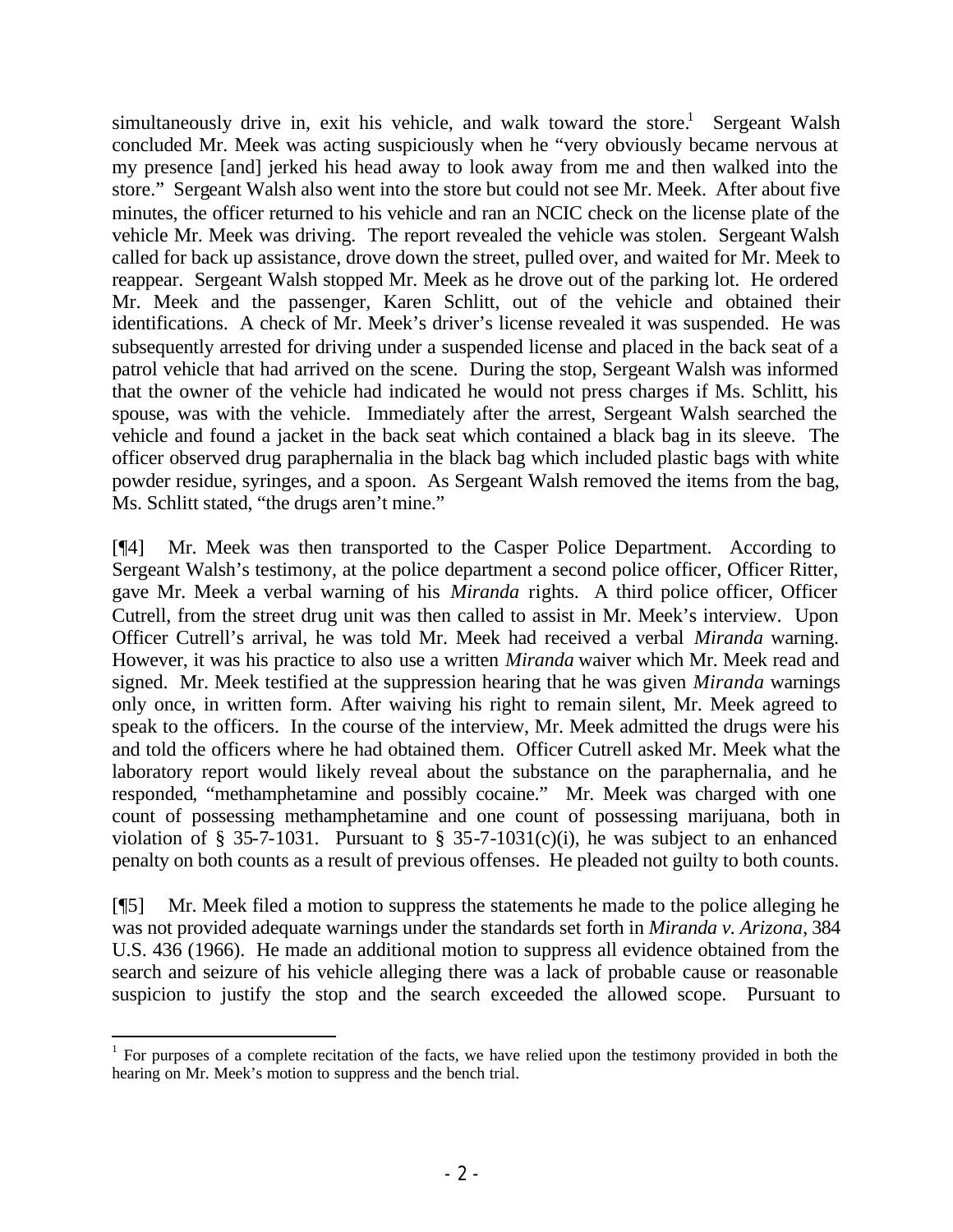W.R.Cr.P. 11(e)(6), Mr. Meek also filed a motion to suppress all statements he made contending they were made in the course of plea discussions. The trial court held a hearing on the motions which included testimony from the officers and Mr. Meek. After considering the evidence, the trial court denied the motions.

[¶6] Mr. Meek waived a jury trial, and a trial to the court was held on July 17, 2000. On the morning of the first day of trial, on the basis of the laboratory report, the state filed a motion to amend the information to specify the controlled substance Mr. Meek was charged with possessing was cocaine instead of methamphetamine. The state argued it did not change the circumstances of the alleged crime or the penalty and Mr. Meek was aware of the possibility of the existence of cocaine and had so informed the officers upon his arrest. Mr. Meek's counsel objected and claimed his client was prejudiced by the late amendment. The trial court concluded there was no prejudice because the laboratory report had been provided to the defense in advance and the new allegation would not substantially affect Mr. Meek's rights. Mr. Meek did not testify at trial. He was found guilty on both counts and sentenced on each count to not less than eighteen months nor more than forty-eight months with the terms to be served consecutively. Mr. Meek now appeals.

## **DISCUSSION**

## **A. Investigatory Stop**

[¶7] First, Mr. Meek argues Sergeant Walsh lacked the necessary reasonable suspicion to stop his vehicle and, therefore, the evidence seized during the search of his vehicle should be suppressed. He challenges the validity of the investigatory stop under the Fourth Amendment to the United States Constitution and Article 1, Section 4 of the Wyoming Constitution.<sup>2</sup>

[¶8] Our standard of review is as follows:

When we review a district court's ruling on a motion to suppress evidence, we do not interfere with the findings of fact unless they are clearly erroneous. When the district court has not made

 $2$  Mr. Meek fails to provide an independent state analysis based on the Wyoming Constitution, nor does he argue he is afforded greater protection under our state constitution. "The issue of whether this Court should consider an independent interpretation of the Wyoming Constitution's search and seizure provision was answered affirmatively with instructions that a litigant must provide a precise, analytically sound approach when advancing an argument to independently interpret the state constitution." *Vasquez v. State*, 990 P.2d 476, 484 (Wyo. 1999). "The failure to present proper citation of authority and argument supporting 'adequate and independent state grounds,' prevents this court, as a matter of policy, from considering other than the federal constitutional principles at issue." *Wilson v. State*, 874 P.2d 215, 219 (Wyo. 1994) (quoting *Michigan v. Long*, 463 U.S. 1032, 1041 (1983)).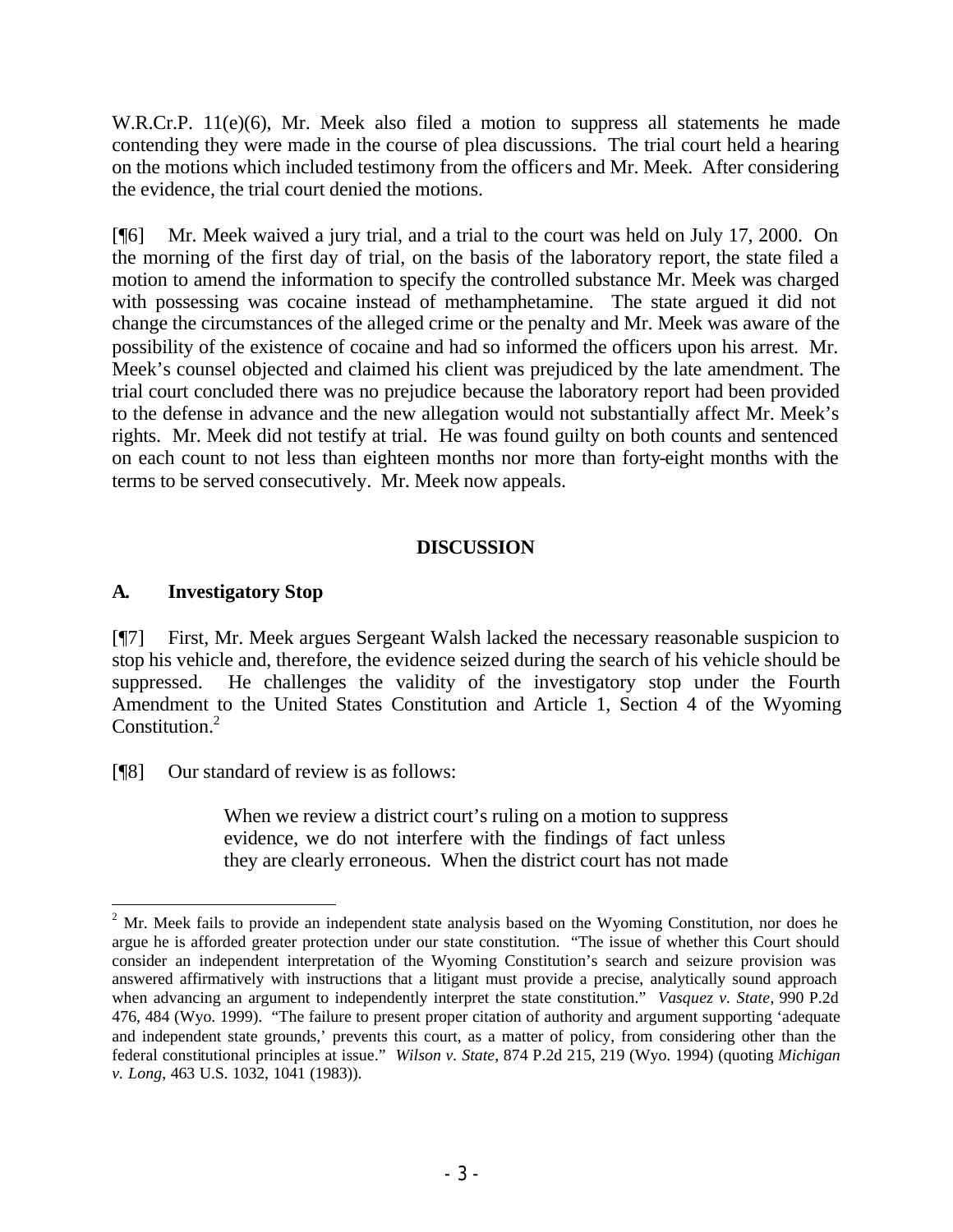specific findings of fact, we will uphold its general ruling if the ruling is supportable by any reasonable view of the evidence. We consider the evidence in the light most favorable to the district court's ruling because of the district court's ability to assess "the credibility of the witnesses, weigh the evidence, and make the necessary inferences, deductions, and conclusions" at the hearing on the motion. The constitutionality of a particular search or seizure is, however, a question of law which we review *de novo.*

*Frederick v. State*, 981 P.2d 494, 497 (Wyo. 1999) (citations omitted) (quoting *Gehnert v. State*, 956 P.2d 359, 361 (Wyo. 1998)); *see also Buckles v. State*, 998 P.2d 927, 930 (Wyo. 2000).

[¶9] The state concedes this was an investigatory stop; therefore, our analysis centers on whether the stop was lawful. An investigatory stop represents a seizure which invokes Fourth Amendment safeguards but is less intrusive than an arrest. *Wilson v. State*, 874 P.2d 215, 220 (Wyo. 1994). The Fourth Amendment to the United State Constitution states:

> The right of the people to be secure in their persons, houses, papers, and effects, against unreasonable searches and seizures, shall not be violated, and no Warrants shall issue, but upon probable cause, supported by Oath or affirmation, and particularly describing the place to be searched, and the persons or things to be seized.

"The protection of the Fourth Amendment is applied to state action under the due process clause of the Fourteenth Amendment." *Wilson*, 874 P.2d at 219. We have previously said an investigatory stop "requires only the presence of specific and articulable facts and rational inferences which give rise to a reasonable suspicion that a person has committed or may be committing a crime." 874 P.2d at 220; *see also Buckles*, 998 P.2d at 930. "The validity of such a stop depends on whether, in light of the totality of the circumstances, an officer possessed sufficient information to create such a reasonable suspicion." *Frederick*, 981 P.2d at 497. Mr. Meek argues the required reasonable suspicion must exist before an NCIC check is initiated. The state asserts reasonable suspicion is not required to do an NCIC check but an officer may rely upon information obtained as a result of the check to create a reasonable suspicion.

[¶10] Mr. Meek requests this court consider the ruling in *Wilson*, 874 P.2d 215. In that case, an officer detained the defendant while he waited for the results from an NCIC check, and we said, "a seizure to conduct a computerized identification check without reasonable suspicion is not permitted." 874 P.2d at 222. The United States Supreme Court's decision in *Terry v. Ohio*, 392 U.S. 1, 19 n.1 (1968), recognized, "[o]nly when the officer, by means of physical force or show of authority, has in some way restrained the liberty of a citizen may we conclude that a 'seizure' has occurred." In contrast to *Wilson*, the officer in the instant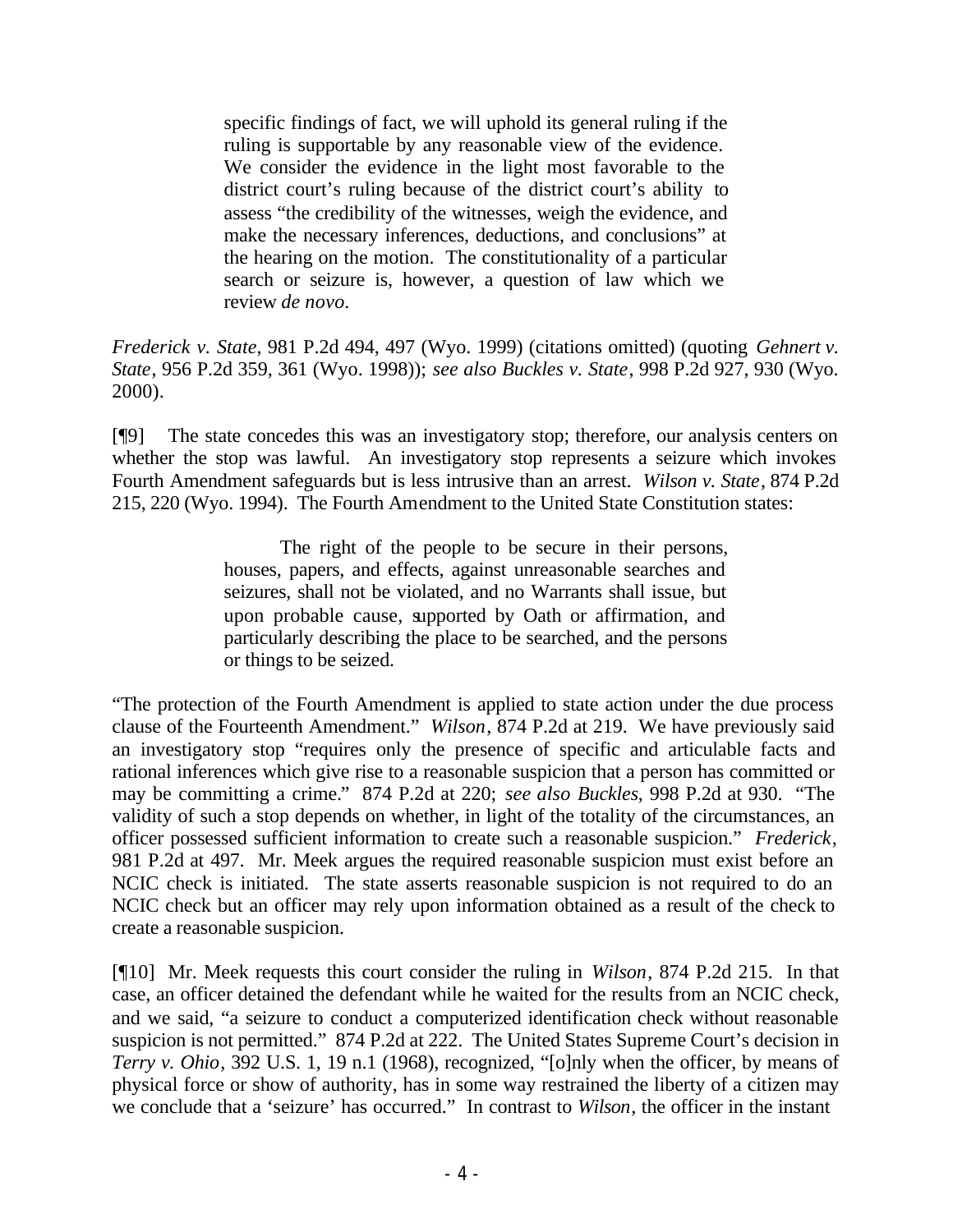case did not conduct a limited seizure or impose any restriction on Mr. Meek's freedom to leave while waiting for the NCIC check to be completed. It was after he received a stolen vehicle report that the officer initiated the investigatory stop and a seizure occurred.

[¶11] In *State v. Grimes*, 1999 MT 145, 982 P.2d 1037 (Mont. 1999), a police officer observed a vehicle traveling with a small child standing up unrestrained on the front seat and, for that reason, requested an NCIC check which resulted in the arrest of the occupants. The Montana Supreme Court held that, under the circumstances in that case, the NCIC report alone properly served as a particularized suspicion which justified the investigatory stop. *Grimes*,  $\P$ 17. In the same vein, we fail to see how requesting an NCIC check alone could implicate Mr. Meek's constitutional rights. Once the officer received information that the vehicle Mr. Meek was driving was stolen, he had a reasonable suspicion grounded in specific and articulable facts to believe the occupants of the vehicle had committed a crime.

[¶12] Mr. Meek also contends the evidence should have been suppressed because the information contained in the NCIC report was false and the vehicle was not in fact stolen. As previously explained, Sergeant Walsh testified that the NCIC report indicated the vehicle was stolen. Thereafter, the owner of the car indicated he would not insist on prosecution if his spouse was with the vehicle. "The validity of such a stop depends on whether, in light of the totality of the circumstances, an officer possessed sufficient information to create such a reasonable suspicion." *Frederick*, 981 P.2d at 497; *see also Buckles,* 998 P.2d at 930. The officer was justified in relying upon the NCIC report communicated to him by law enforcement. The fact that the owner of the vehicle did not subsequently insist on prosecution does not diminish the validity of the information the officer possessed at the time of the investigatory stop to create a reasonable suspicion. In light of the totality of the circumstances, we conclude the investigatory stop was lawful and the motion to suppress the evidence subsequently seized incident to Mr. Meek's arrest was properly denied.

## **B.** *Miranda* **Warnings**

[¶13] Mr. Meek maintains the trial court erred when it failed to suppress statements he made post-arrest because they were obtained in violation of his *Miranda* rights. "To comply with *Miranda*, law enforcement must advise an accused of his rights before any of the accused's statements, made during custodial interrogation, can be used against the accused at trial." *Mitchell v. State*, 982 P.2d 717, 720 (Wyo. 1999). Failure to comply with these procedural safeguards requires the court to suppress such statements. *Id.* We review the entire record to determine whether the trial court could conclude, given the totality of the circumstances, that the police sufficiently followed *Miranda*. *Id.* "Denial of a motion to suppress is reviewed under an abuse of discretion standard." *Kolb v. State*, 930 P.2d 1238, 1242 (Wyo. 1996). "Factual findings made by a trial court considering a motion to suppress will not be disturbed unless the findings are clearly erroneous." *Vasquez*, 990 P.2d at 490. The trial court has the opportunity to hear the evidence, assess the witnesses' credibility, and make the necessary inferences, deductions, and conclusions therefrom. Therefore, the evidence is viewed in the light most favorable to the trial court's determination. *Id*.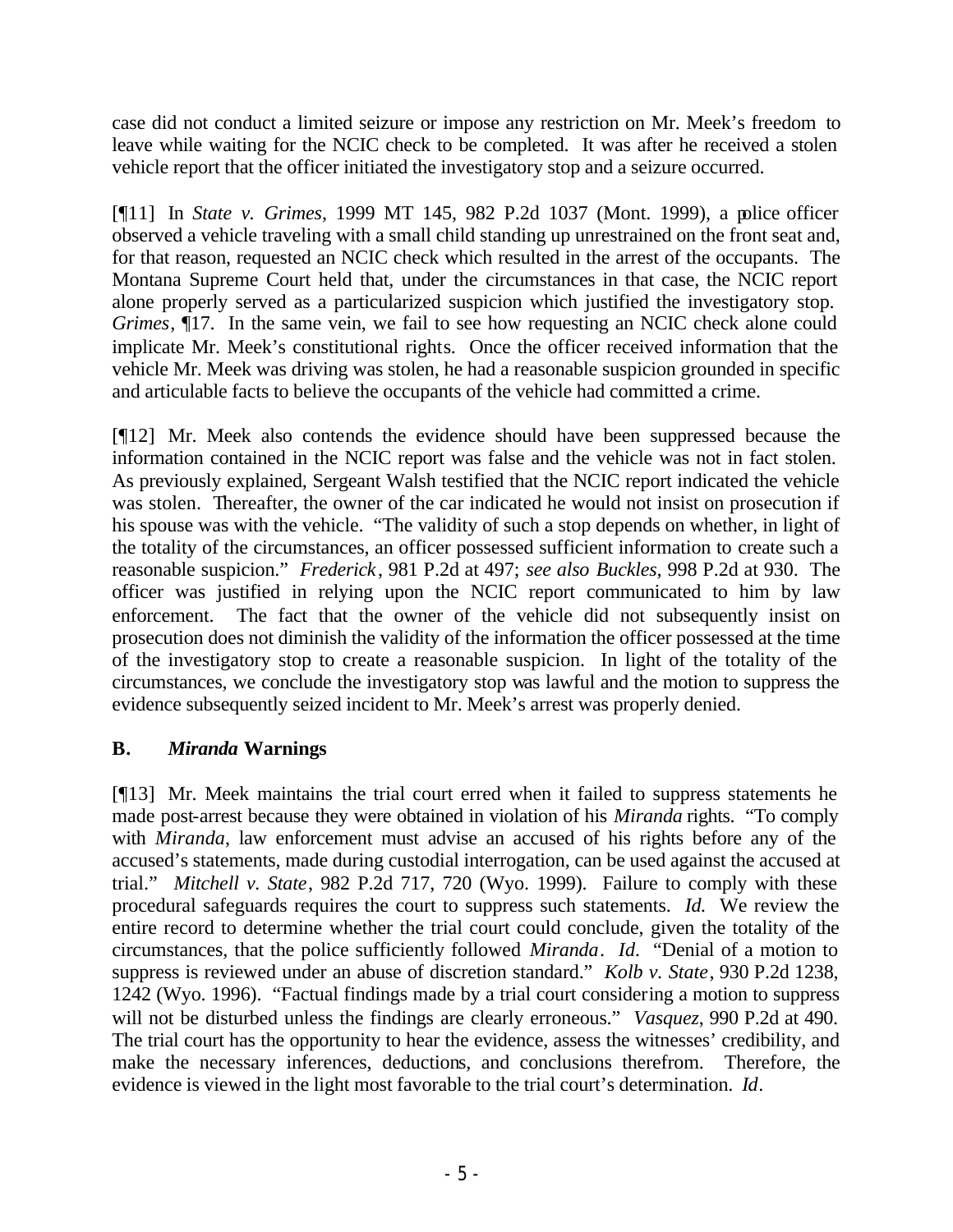[¶14] Mr. Meek was clearly in custody when he made the incriminating statements. He contends that he was not advised of his *Miranda* rights until he signed a written waiver at the police department and he made statements prior to that time. Essentially, this argument centers on a determination of Mr. Meek's credibility versus the testifying officers' credibility. Sergeant Walsh testified he was present while Officer Ritter verbally advised Mr. Meek of his *Miranda* rights prior to Mr. Meek making any incriminating statements and Mr. Meek stated he understood his rights and agreed to speak to the officers.<sup>3</sup> The trial court found:

> [T]he statements offered that were incriminatory were given at the Casper Police Department. They surely did constitute custodial interrogation, but it would appear to me that the evidence of the officers indicated there was an oral advisement of the Miranda warnings and also a written advisement of the Miranda warnings . . . the warnings were, in fact, given . . . and with that advisement [Mr. Meek] knowingly and voluntarily waived those rights and chose to speak to the law enforcement officers . . . .

 Viewing the evidence in the light most favorable to the trial court's determination, we defer to its conclusion that the officers were more credible. The trial court properly denied Mr. Meek's suppression motion in light of the officers' testimony that *Miranda* warnings were provided twice–an initial verbal warning followed by a written waiver.

### **C. Amendment of the Information**

[¶15] On the day of trial, the state filed a motion to amend the information pursuant to W.R.Cr.P. 3(e). The motion sought to change the original information which, in part, charged Mr. Meek with possessing methamphetamine in violation of § 35-7-1031. The motion to amend the information reflected that laboratory test results prompted the state to conform the information to the evidence and charge Mr. Meek with possessing cocaine rather than methamphetamine. The amendment was made consistent with the provisions of W.R.Cr.P. 3(e), which provides:

> (e) *Amendment of information or citation.* – Without leave of the court, the attorney for the state may amend an information or citation until five days before a preliminary examination in a case required to be tried in district court or until five days before trial for a case not required to be tried in

<sup>&</sup>lt;sup>3</sup> This court has previously recognized that credibility determinations between defendants and police officers could be avoided if tape recorders were routinely used in interviews. "[T]ape-recorded interviews do leave far fewer loose ends to be tied up and in many, if not most, instances would be a well-advised protocol to follow." *Lara v. State*, 2001 WY 53, ¶13, 25 P.3d 507, ¶13 (Wyo. 2001).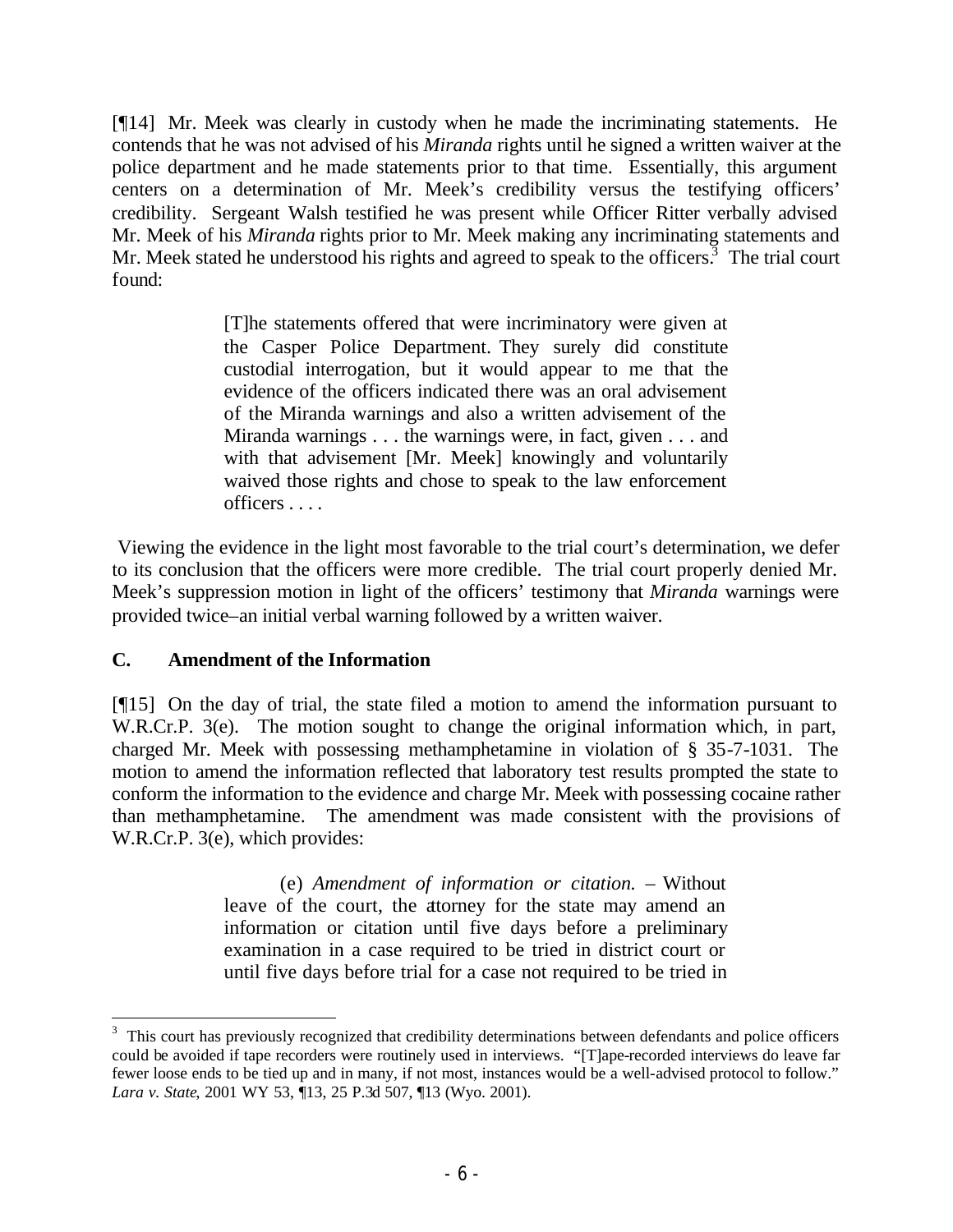district court. The court may permit an information or citation to be amended:

> (1) With the defendant's consent, at any time before sentencing.

> > (2) Whether or not the defendant consents:

(A) At any time before trial if substantial rights of the defendant are not prejudiced.

(B) At any time before verdict or finding if no additional or different offense is charged and if substantial rights of the defendant are not prejudiced.

The trial court granted the state's motion over Mr. Meek's objection. Mr. Meek complains this violated his right to prepare a defense.

[**[16**] This court has said:

[A]n information may not be amended if it prejudices the defendant or charges a different offense. The prohibition against charging additional or different offenses implicates the defendant's right to know the charges against him and to prepare a defense to those charges, which is protected by U.S. Const. amend. VI, and Wyo. Const. art. 1, § 10.

*McInturff v. State,* 808 P.2d 190, 193 (Wyo. 1991). The Sixth Amendment to the United States Constitution states in pertinent part: "In all criminal prosecutions, the accused shall enjoy the right . . . to be informed of the nature and cause of the accusation." Similarly, Article 1, Section 10 of the Wyoming Constitution provides in pertinent part: "In all criminal prosecutions the accused shall have the right . . . to demand the nature and cause of the accusation."

[¶17] We do express great concern as to why the state waited until the morning of trial to amend the information if, as Mr. Meek suggests, it had the laboratory results for a significant period of time preceding trial. Such a delay does not comport with the principles of fairness essential to our judicial system and can only be attributed to carelessness. However, we do not find error in the amendment of the information.

[¶18] First, no additional or different offense was charged by virtue of the amendment; rather, the amendment simply charged Mr. Meek with possessing a different controlled substance. In *People v. Garcia*, 49 Cal. Rptr. 146, 147 (Cal. Ct. App. 1966), the defendant was indicted for selling heroin. A chemist established the substance was marijuana, and,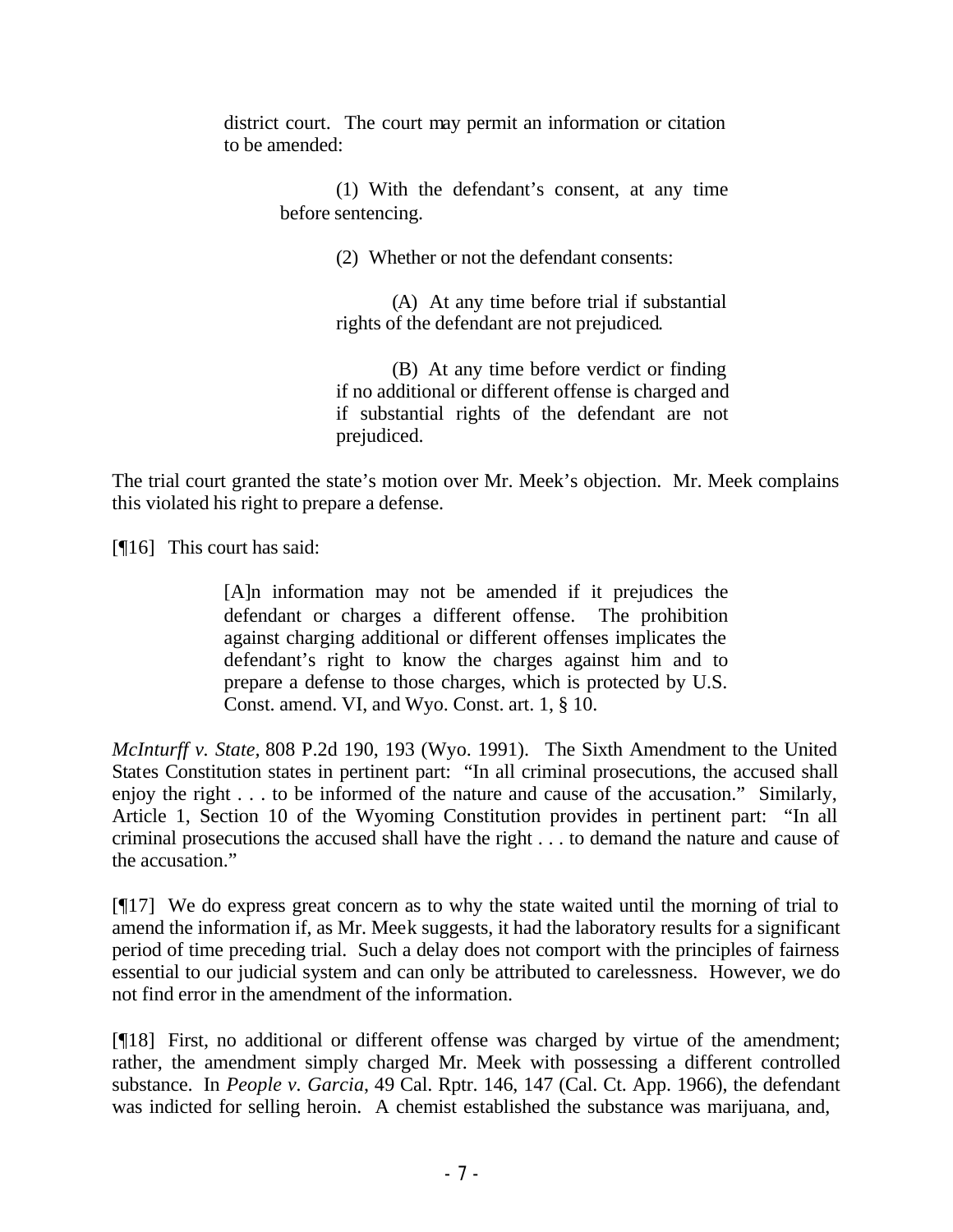over the defendant's objection, the indictment was thereafter amended to reflect such evidence. The California District Court of Appeal addressed whether the amendment charged a different offense:

> Although an indictment cannot be amended so as to change the offense charged (§ 1009, Pen. Code) both sections 11501 and 11531 make the sale of a narcotic a crime, and for the purpose of pleading, violation of either section is the offense charged; specification of the particular narcotic allegedly sold merely describes the manner in which the law was violated. While this is an essential of an information or indictment, an amendment which substitutes "heroin" for "marijuana," . . . does not charge a different offense, within the meaning of section 1009. Clearly, there is authority to amend an indictment if the proof of the defendant's acts would be the same under either pleading, as in the present case.

49 Cal. Rptr. at 147. Furthermore, in *United States v. Knuckles*, 581 F.2d 305, 310 (2d Cir. 1978), an issue arose at trial as to whether the controlled substance charged was heroin or cocaine. The trial court permitted the jury to convict the defendants on either count if it was convinced beyond a reasonable doubt that the controlled substance involved was either substance. The defendants were convicted, and on appeal they claimed this was an impermissible amendment of the information. The court responded:

> Further, the *only* variance alleged by the [defendants] is the exact nature of the substance involved, heroin or cocaine; the time, place, people, and object proved at trial are in all respects those alleged in Count Two of the indictment. Whether the substance was cocaine or heroin makes no difference under 21 U.S.C. § 841, the statute cited in Count Two of the indictment. Such a variance, affecting neither the Government's case nor the sentence imposed, cannot have prejudiced the ability of the defendants to make their defense to the charge that they violated 21 U.S.C. § 841.

581 F.2d at 311 (footnote omitted). Similarly, the amendment in this case did not result in a different potential sentence. In fact, Mr. Meek had been convicted of possessing a controlled substance on three or more separate occasions; therefore, he automatically became subject to a prison term of not more than five years regardless of whether he was charged with possessing methamphetamine or with possessing cocaine.

[¶19] Mr. Meek next argues he suffered prejudice because his counsel was prepared to defend against a charge of possessing methamphetamine and not cocaine. However, Mr. Meek admitted he possessed the paraphernalia on which the controlled substance was found. When Officer Cutrell asked what the laboratory tests would reveal about the controlled